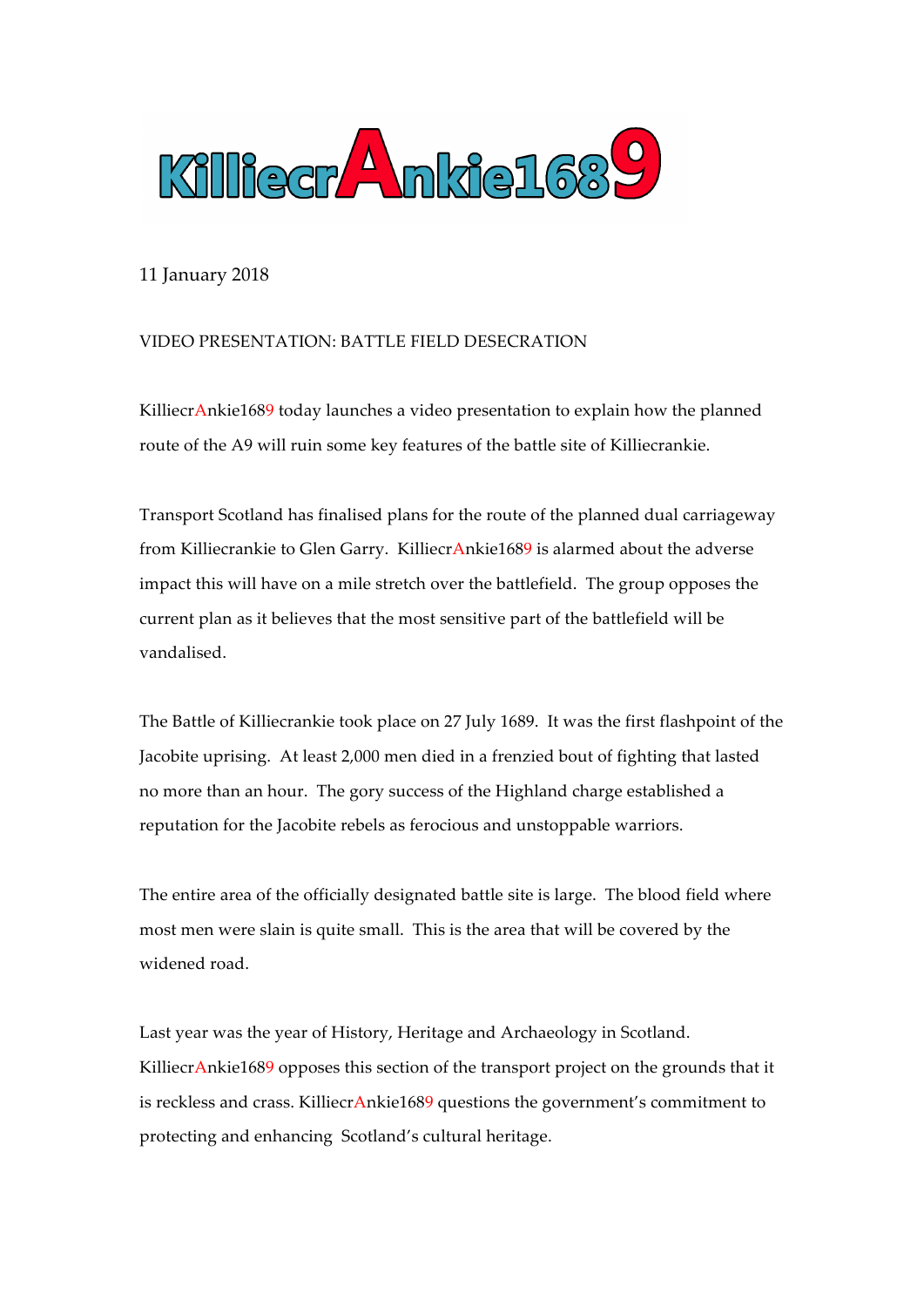KilliecrAnkie1689 is in favour of the project to upgrade the A9 in the interests of safety. But it wants the best route for the local community and for the historic battle site.

Watch the video on YouTube https://youtu.be/4Hdi9ZbbUTw

Join the uprising at www.killiecrankie1689.scot

## **NOTES FOR EDITORS**

Email: objections@killiecrankie1689.scot Phone: 01796 635003 Read: www.killiecrankie1689.scot

KilliecrAnkie1689 is in favour of the project to upgrade the A9 in the interests of safety. But it wants the best route for the local community and for the historic battle site.

- 1. Rulzion Rattray who presents the video is a local historian who has made a study of the Battle of Killiecrankie for over 20 years.
- 2. The 5 historic features mentioned in the video are:
- i) Lagnabuaig settlement and redoubt
- ii) The memorial cairn, also known as Tomb Clavers
- iii) Raon Ruairidh settlement and redoubt
- iv) A B-listed Wall and Garden at Urrard House
- v) A terrace or 'step' that runs the length of the A9 alongside the northbound carriageway from the Wall (iv) to the Girnaig burn.

See the page called "At Risk" on the KilliecrAnkie1689 website for background information http://killiecrankie1689.scot/styled-7/

3. The map of archaeological work done so far is attached. This appears in the video.